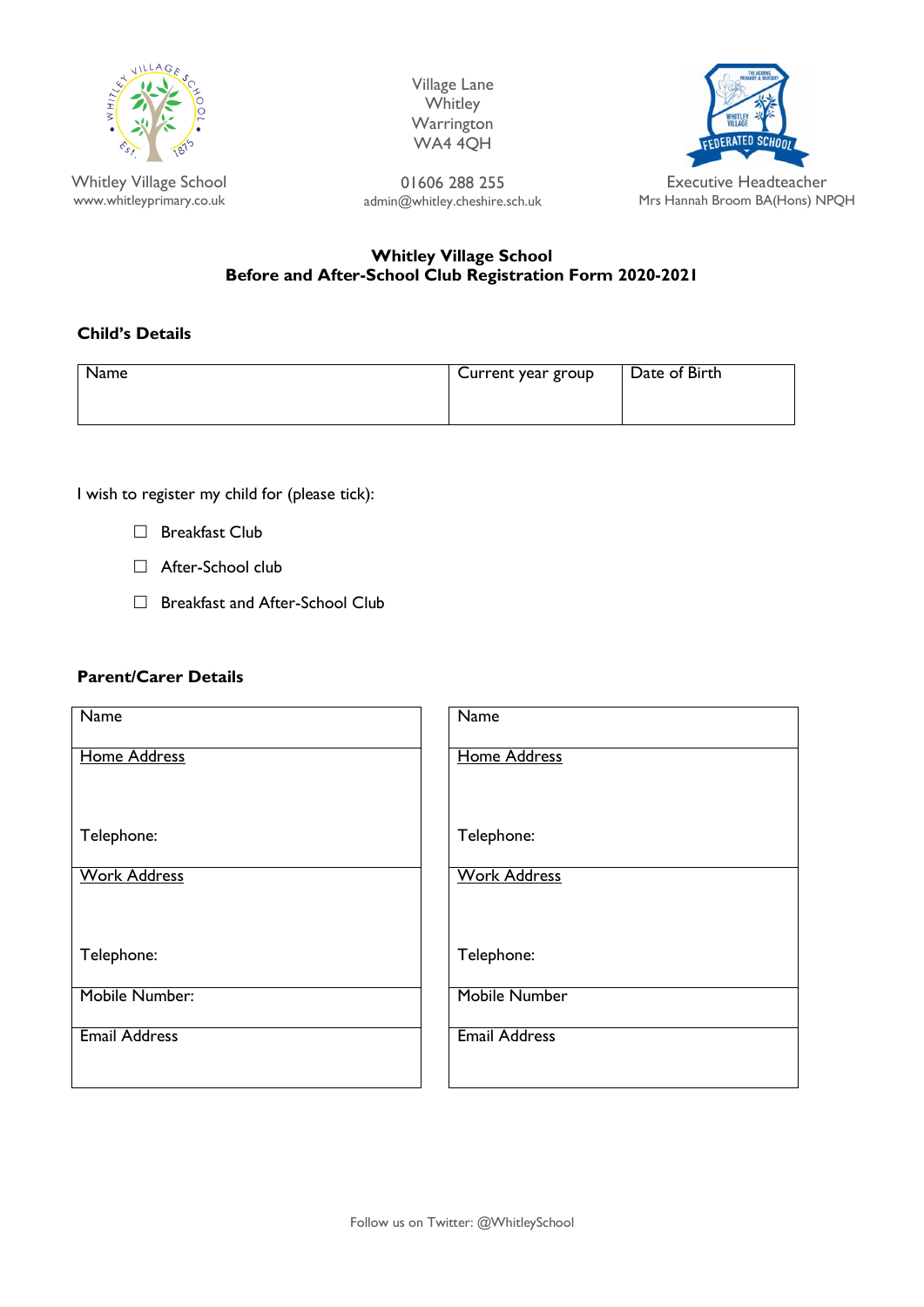Alternative Emergency Contact Details (please provide details of at least one other person we can phone if we are not able to contact you)

| Name           | Relationship to Child | Mobile Number           |
|----------------|-----------------------|-------------------------|
| <b>Address</b> |                       | Other Telephone Number: |
| Name           | Relationship to Child | Mobile Number           |

| Name           | Relationship to Child | Mobile Number           |
|----------------|-----------------------|-------------------------|
| <b>Address</b> |                       | Other Telephone Number: |

## **Details of Child's Doctor**

| Name of Doctor            |                         |
|---------------------------|-------------------------|
| <b>Address of Surgery</b> | <b>Telephone Number</b> |
|                           |                         |

# **About Your Child**

| Please detail any additional/special needs:                          |
|----------------------------------------------------------------------|
|                                                                      |
|                                                                      |
|                                                                      |
|                                                                      |
|                                                                      |
|                                                                      |
| Please detail any medical needs including details of any medication: |
|                                                                      |
|                                                                      |
|                                                                      |
|                                                                      |
|                                                                      |
|                                                                      |
|                                                                      |
| Please detail any allergies:                                         |
|                                                                      |
|                                                                      |
|                                                                      |
|                                                                      |
|                                                                      |
|                                                                      |
| Please detail any dietary requirements:                              |
|                                                                      |
|                                                                      |
|                                                                      |
|                                                                      |
|                                                                      |
|                                                                      |
|                                                                      |
| Any additional information:                                          |
|                                                                      |
|                                                                      |
|                                                                      |
|                                                                      |
|                                                                      |
|                                                                      |
|                                                                      |